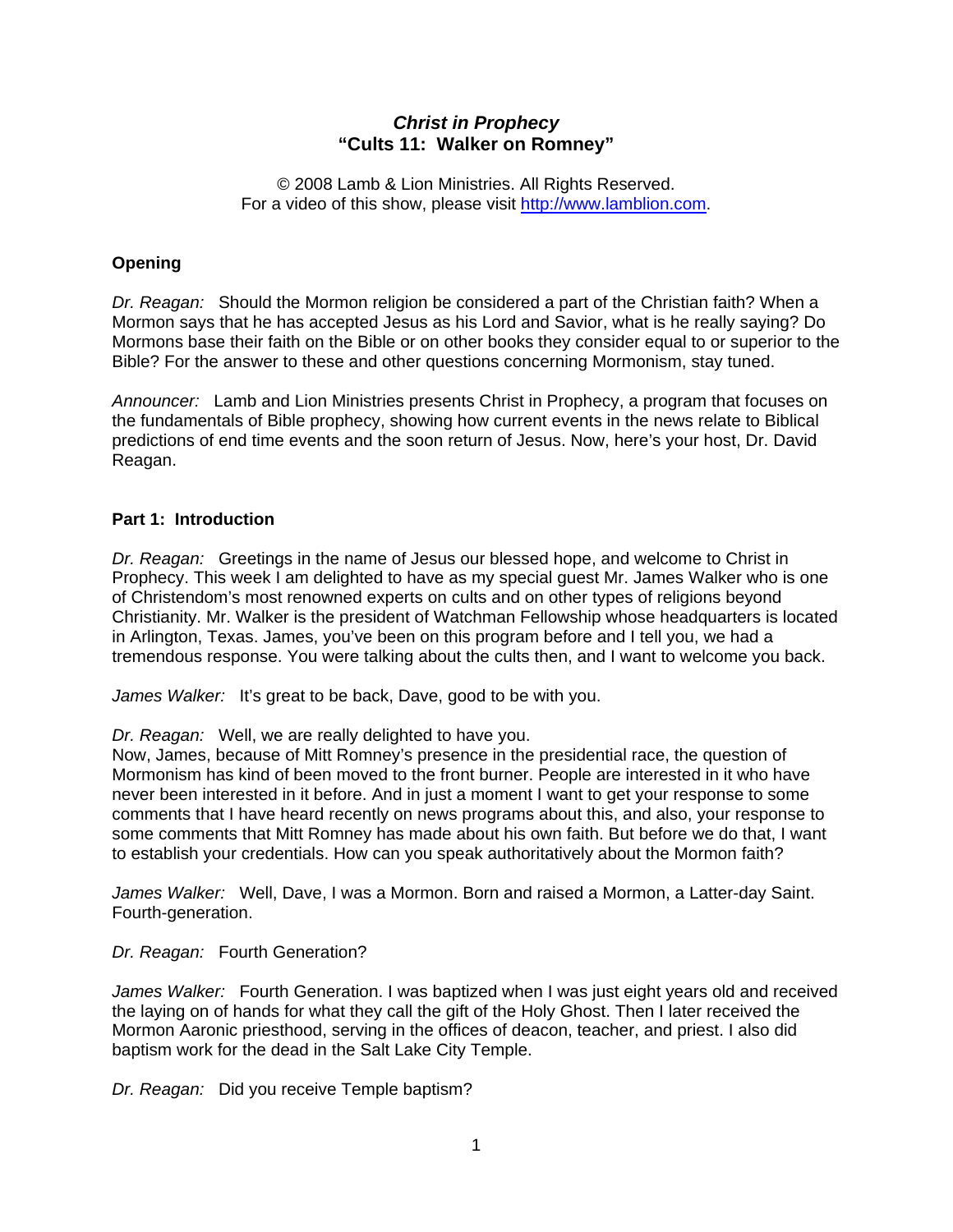James Walker: I was baptized for the dead in the Salt Lake City Temple, by proxy. And so I believed that Joseph Smith, the Mormon founder, the Mormon prophet was a true prophet of God. That the Book of Mormon was the very word of God. I believed it completely. But I had some Christian friends who loved me, built a bridge of relationship with me, and I was able to come to see that the church of Jesus Christ of Latter-day Saints.

*Dr. Reagan:* It's amazing they could do that because weren't you taught that Christians were the enemy.

James Walker: Yes, and it was hard to trust at first, but they had some good documentation, some good proofs and they showed the love of Christ. And over a process I came to realize that the Book of Mormon was not the word of God and that Joseph Smith was not a prophet of God and I was able to receive the true gospel of grace.

#### *Dr. Reagan:* Praise the Lord!

*James Walker:* Now since that time, you know, before I became president of Watchman Fellowship, I received a bachelor's degree in biblical studies and a master's degree in theology from the Criswell College, and I teach at several Bible colleges now on comparative religions. I teach as an adjunct professor at Criswell College in Dallas, Arlington Baptist College. I also coteach a one week workshop each year at New Orleans Baptist Theological Seminary.

### *Dr. Reagan:* Did your family reject you?

*James Walker:* You know, eventually my entire family, except for my father, did become Christian. Evangelical.

*Dr. Reagan:* Praise God.

*James Walker:* Now my father and I, we went through a 10 year period, Dave, where my dad and I talked twice during the ten year period. And he did pass away as a Latter-day Saint.

*Dr. Reagan:* Well, I know that must have been a terrible disappointment for you.

*James Walker:* It was.

*Dr. Reagan:* But I know it's very difficult to leave a faith like Mormonism or the Jehovah's Witnesses, because it's your culture.

*Dr. Reagan:* Yes, it's not just about a religion. Everything about you is tied into your identity, your culture, everything that you are was based for me on the Book of Mormon, on the prophet Joseph Smith, and the Church of Jesus Christ of Latter-day Saints.

## **Part 2: Mormon Beliefs**

*Dr. Reagan:* Now that we have established that James does know what he is talking about when it comes to Mormonism, we are going to turn our attention to the questions that we raised at the start of the program.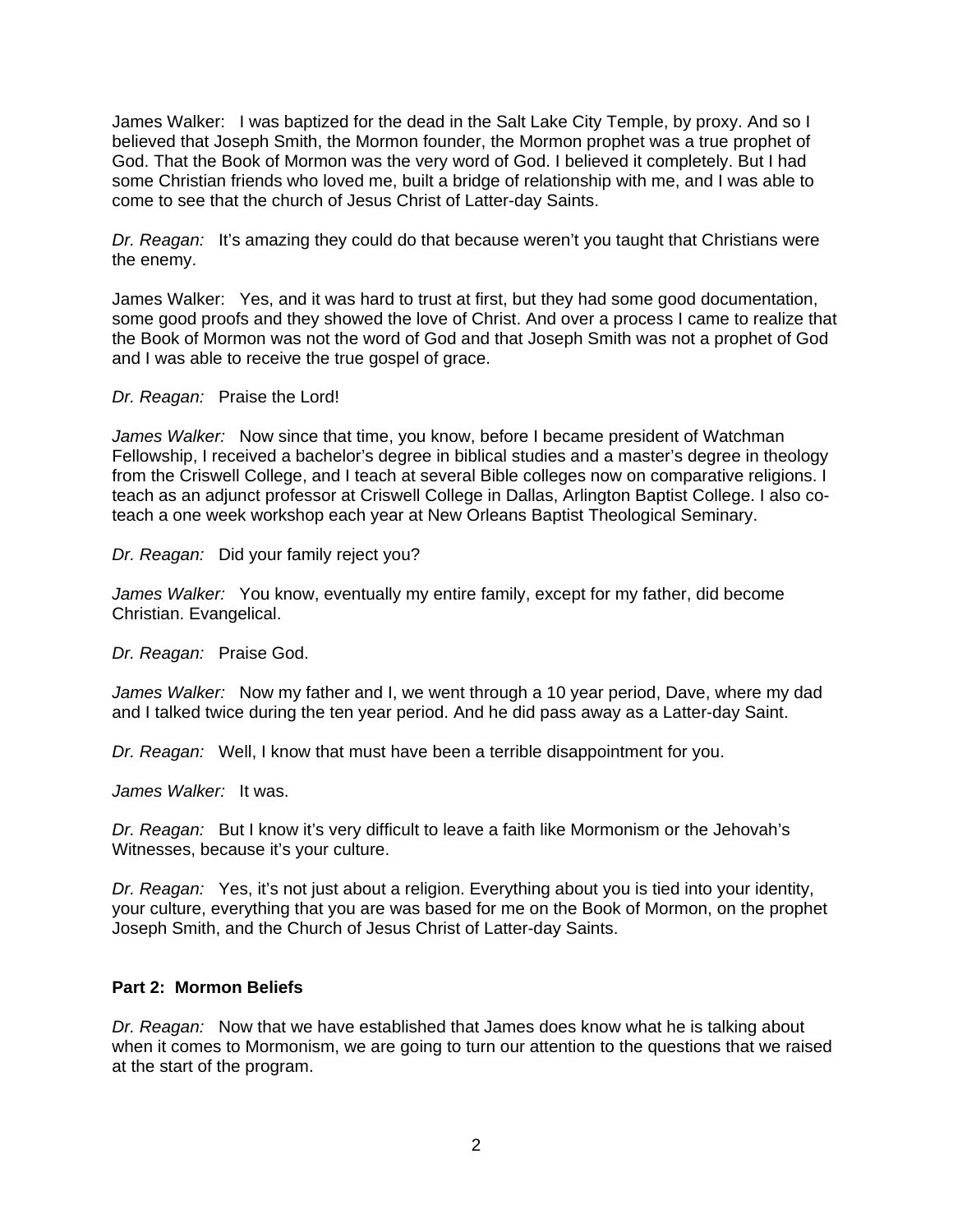James, the first question I'm gonna ask you is one that relates to something that I saw recently on the morning edition of Fox News, their national edition. One of their hosts is a fellow by the name of Steve Doocy. And Steve was just very upset on this program about the fact that anybody would be concerned about the faith of Mitt Romney. He said he had gone to the Internet, that he had Googled the word Mormon, and he said that when he did that he found a whole lot of sites defending Mormonism and claiming that Mormonism is a legitimate expression of the Christian faith. Then he said he found a lot of negative sites that were attacking Mormonism, but he said, "let me tell you something about those negative sites." He said, "They had the wildest claims I've ever heard in my life." He said, "They were absolutely outlandish." He said, "Let me give you an example." He said, "Many of these sites mention the fact that Mormons believe that they can become gods and that they will be populating planets in the future." And he said, "that is obviously so silly and outlandish that nobody could believe such a thing." So he said, "I decided all those anti-Mormon sites were simply lying." Well, what about it James, do Mormons really believe such outlandish things?

*James Walker:* Well, I would hope that research would go beyond just Googling the word Mormon. Let me say as a Latter-day Saint I was taught consistently that God, before he was God, he was once a man on another planet who had a god over him who was once a man. And I was clearly taught, it's in the Temple preparation manuals, that if I was worthy and obedient; if I did not drink coffee or tea, if I obeyed all the laws and ordinances of the gospel, eventually yes, my wife and I, if we were married in the Temple, could receive what the Mormons call Celestial Exaltation and that we would have the same capabilities as our heavenly parents, as our father and mother in heaven, we would become, my wife and I, a God and Goddess over our own earth. And yes, we would populate our planet with our spirit children. It's called the Law of Eternal Progression.

*Dr. Reagan:* So, this thing that Steve Doocy said was so outlandish that nobody could believe in it is really a fundamental doctrine of the Mormon Church.

*James Walker:* It's very clearly taught, and in fact, on our website and most places that are critical of the churches' theology that are saying that is doesn't line up with the Bible, they document what they're saying, they don't just make the statements, they give you the page number. At Watchman Fellowship we have a library of over 50,000 items, that would be books, files, periodicals, documents going all the way back to the 1800s. So every time we say something, we document, this is the Mormon prophet, this is the general authority, this is the book that you can go down to the Mormon bookstore, buy the book, you can open it to this page this is where it says it. It's clearly documented.

*Dr. Reagan:* I want to go back to something that you mentioned. And that is the concept of God. Did I understand you to say that Mormons believe that God is an exalted Man?

*James Walker:* Yes, I was taught that God achieved Godhood. That before he was God he was once a man on an earth, something like the earth we live on, and I was also taught that God was married. In Mormonism you have heavenly father and heavenly mother. God and Mrs. God. And that God and his wife have spirit children, spirit babies, billions of them. And I was taught that everybody alive on the earth today, before we came to this earth, we used to live with our heavenly parents, with our father and mother in heaven, we are those spirit children. We are on this earth right now, and if we will join the only true church, the Church of Jesus Christ of Latter-day Saints, the Mormon church, and obey the precepts, obey the laws and ordinances, through our own worthiness, if we are able to get access to the Temple, which most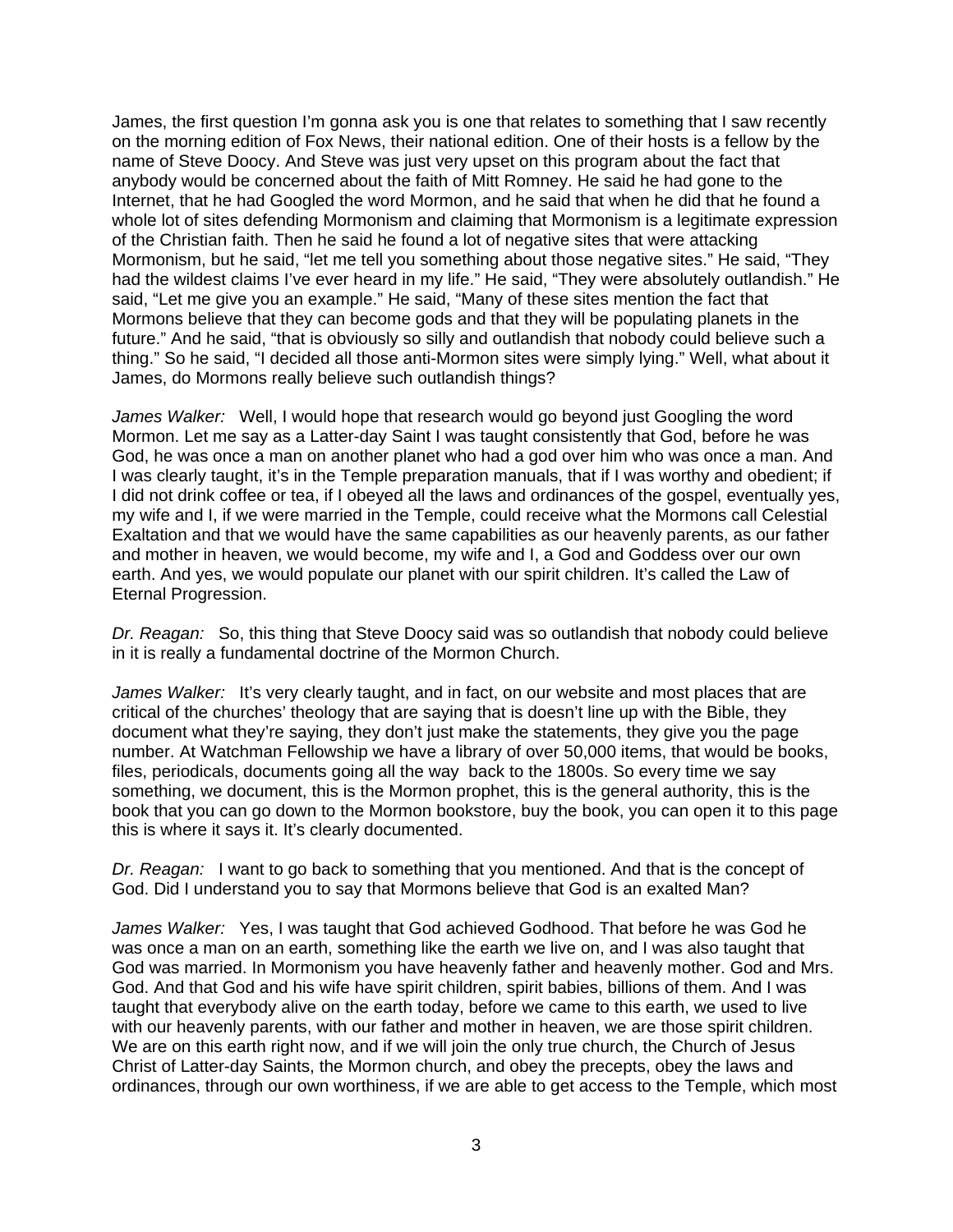Mormons don't qualify, but if you're able to qualify and go through the Temple ceremony, yes, eventually you too can be a god yourself. That's clearly taught in the literature.

*Dr. Reagan:* What about the concept of salvation?

*James Walker:* Salvation is not the salvation by grace through faith. Now, Latter-day Saints will talk about Jesus being the Savior and they will say that what Jesus did is necessary for salvation, Jesus opened the door to salvation, but they also clearly teach that what Christ did and His atonement is not sufficient to save you. I was taught as a Latter-day Saint in order to be saved I needed what Christ did, but I also had to have my own obedience to the laws and ordinances. I had to prove my worthiness; going through the Temple is part of it. To even get inside the Temple, Mormons have to have meetings, interviews with their bishop and their state president and they will ask you very direct questions about your personal obedience and worthiness. They'll ask you, for example, if you drink coffee or tea, either beverage will disqualify you. They'll want to ask you…

*Dr. Reagan:* But we've got water here.

*James Walker:* Oh yeah, this is water. They'll ask you… are you a full tithe payer? If you can not establish that you've given 10% of your gross income to the Mormon Church, you're not allowed to go into the Temple which effects where you spend your eternity. So it's not salvation by grace. The Christian gospel is that Christ paid it all. We receive it as a gift, we don't earn our salvation. We receive it.

*Dr. Reagan:* So in this [the Mormon's say], Jesus did His part, but we got to do our part.

*James Walker:* Absolutely.

*Dr. Reagan:* And [the Mormon's say] our part is a lot of good works.

*James Walker:* Absolutely.

*Dr. Reagan:* Mormonism is the only religion I've ever heard of where there's baptism for the dead, could you comment on that?

*James Walker:* It's based largely on a misinterpretation of First Corinthians Chapter 15. Basically the Mormons teach that if you've never had an opportunity to accept the Mormon gospel they believe that true Christianity ceased to exist shortly after the death of the original apostles in the first century, until Joseph Smith restored the truth in the year 1830. So if you lived during that time period, where there was no true gospel, you have no opportunity for salvation, or even today, if the Mormon missionaries have not come to your door or maybe you didn't talk to them when they came to knock on your door; if you die in that state you cannot receive full salvation. However, they do believe that after death there's a temporary place that you go called Spirit Prison, and in Spirit Prison, Mormon missionaries from Paradise can come down and share the gospel with you in spirit prison and if you accept the gospel, and somebody gets baptized for the dead for you, you then are on the step toward full salvation.

*Dr. Reagan:* So this is one of the reasons they keep such detailed genealogical records, so they can go back and be baptized for all of their ancestors.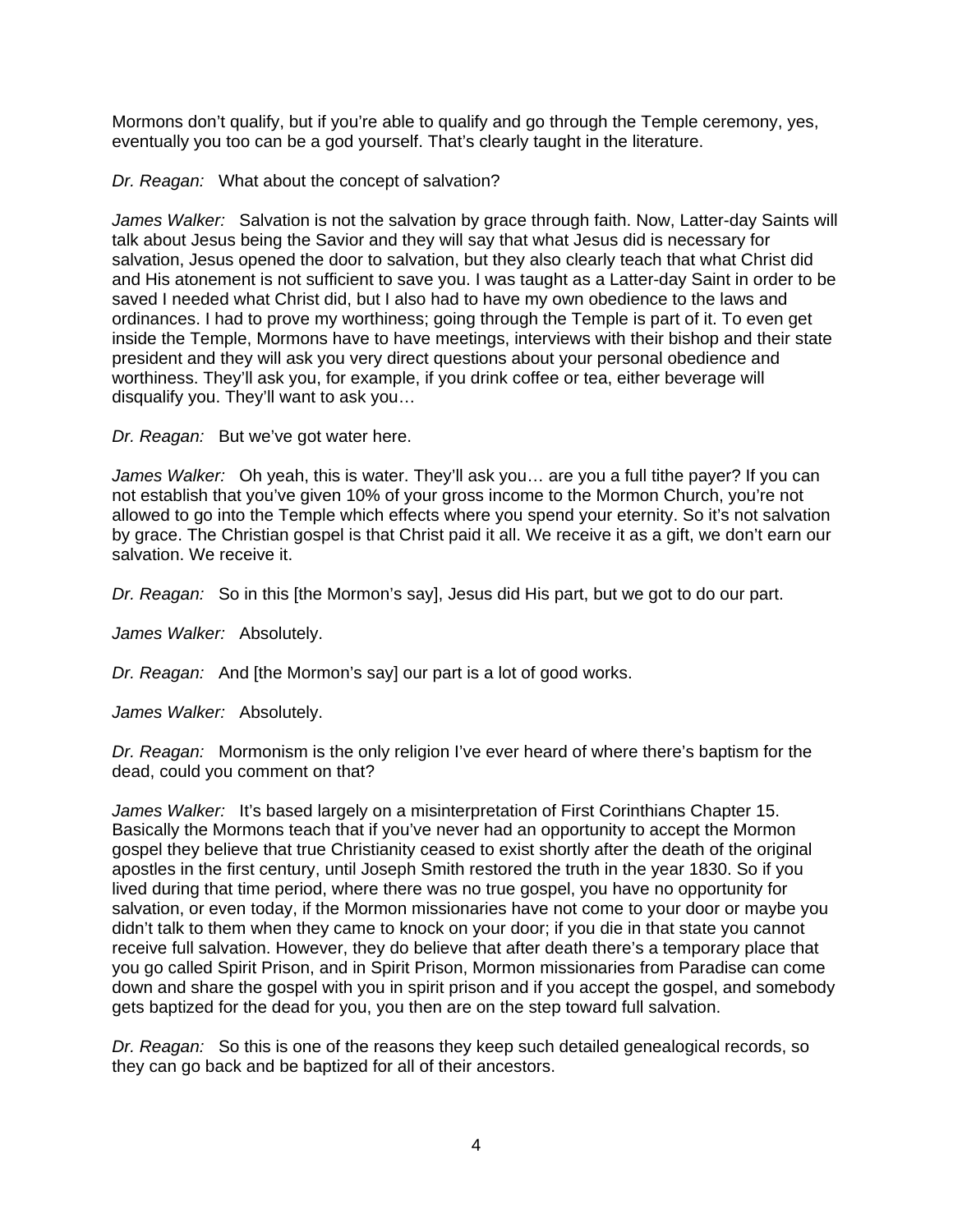*James Walker:* Absolutely. I did this as a Mormon. I went to the Salt Lake City Temple; I was dressed in total white. I was given different names of dead men and I was baptized by proxy for and on behalf of these dead people.

*Dr. Reagan:* Well folks, despite all these clearly unbiblical truths, Mitt Romney declared that he has accepted Jesus Christ as his Lord and Savior. Does that make him a Christian? In just a moment I'm going to ask James that question. But first, here is a message about how you can get a great study resource concerning Mormonism.

# **Resource**

*Announcer:* The *Bible vs. the Book of Mormon* is a hard-hitting, fact-filled 66-minute video that will highlight how empirical evidence supports biblical accounts of history. While the Book of Mormon's numerous supposed historical accounts cannot be confirmed by any known archeological or anthropological data, the video also goes on to detail other problematic inconsistencies of language, botany, and zoology. You'll be amazed by the stark contrast between the unsupported accounts of Mormon founder Joseph Smith, and the solid facts of the Bible. Is the Book of Mormon comparable to the Bible? A very important question. In our interviews we ask the same questions about both the Bible and the Book of Mormon. In all we conducted nearly 40 interviews throughout the United States and in 6 different countries around the world and we were investigating one simple question: Is the Book of Mormon comparable to the Bible? Worldwide, Mormons are aggressively attempting to persuade people to place their faith in a religious system based on the Book of Mormon. Mormons claim that the Book of Mormon is a volume of Holy Scripture comparable to the Bible. Order the *Bible vs. the Book of Mormon* DVD today for a gift of \$15 or more, and judge for yourself.

## **Part 3: The Jesus of Mormonism**

*Dr. Reagan:* Welcome back to our discussion of Mormonism. My special guest is James Walker, director of Watchman Fellowship in Arlington, Texas. James is an expert on the cults and he was born and raised in the Mormon faith. James, a controversy concerning Mormonism finally motivated Mitt Romney to go public and give a speech about his faith. And in that speech I want to quote, he said, "I believe that Jesus Christ is the Son of God and the Savior of mankind." The next morning on Fox News Steve Doocy sighed a great sigh of relief and proclaimed that statement should put to rest all concerns as to whether or not Mitt Romney is a Christian. What about it? Does a statement like that make a person a Christian?

*James Walker:* I tell you what; the problem is you have to define terms. You have to know what's meant by terminology. And I think that probably Mitt Romney carefully chose exactly what he said and what he didn't say to make it sound compatible with tradition Christian faith. First of all, Son of God. Yes, the Latter-day Saints technically believe Jesus is the Son of God. They'll often add the phrase "in the flesh." Only begotten in the flesh. You need to understand as Mormons are taught that everybody are sons and daughters of God, that God and his wife have billions of them so Jesus was one of the billions of sons of God, but uniquely Christ, they teach, is the only begotten Son of God, only in the flesh. Now by that they mean heavenly father came to this earth, married the Virgin Mary, and begot the Savior naturally. He's the only one that was conceived this way, everyone else has human fathers, Jesus actually, He was begotten in this relationship. Now, even the Mormon prophet himself, Gordon B. Hinkley, the top Mormon, prophet, seer and revelator, on several occasions recently in their church, LDS church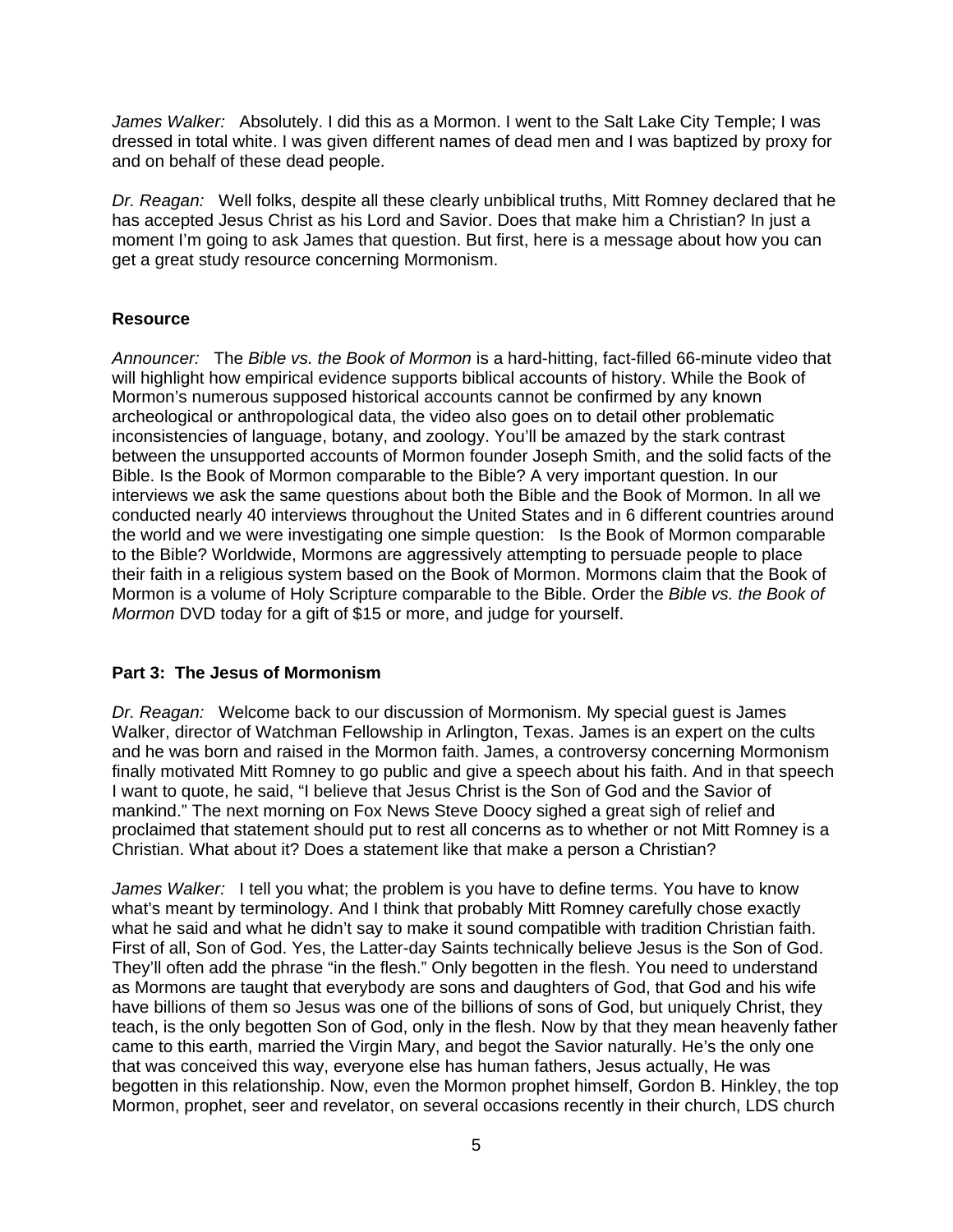news, has said that he does not believe in the traditional Christ. So when somebody says they believe in Jesus, you've got to say "which Jesus?"

*Dr. Reagan:* Which Jesus? I mean, for example, Jehovah's Witnesses believe He is the archangel Michael.

*James Walker:* Yes and there's a group out in California that believes Jesus is a mushroom! And so you have to kind of ask the question…

*Dr. Reagan:* …and you're serious about that.

*James Walker:* Yes, the sacred mushroom and the cross. John Allegro is the leader of that.

*Dr. Reagan:* Yeah.

*James Walker:* So, 2 Corinthians 11 verse 4 is where the Bible warns about those who would preach a Jesus other than the Jesus we preach and so, Muslims believe in Jesus, they don't believe the right things about Jesus, but virtually all the religions believe something about Jesus. The Jesus of the Church of Jesus Christ of Latter-day Saints is not the traditional Christ. The Mormon prophet has said this in general conference. He's said it in the LDS church news, he does not believe in the traditional Christ.

*Dr. Reagan:* Well how does the Jesus of Mormonism differ from the Jesus of the Bible?

*James Walker:* Well, He wasn't born of a virgin, in the traditional sense of that, he's one of billions of sons and daughters of heavenly father. He's the spirit brother of Lucifer as well as the rest of us. Also the Jesus of Mormonism according to some early Mormon apostles, Jesus himself was married to three women; he married Mary, her sister Martha, and Mary Magdalene. The Book of Mormon teaches that Christ after his resurrection he comes to America to preach the gospel to the native American Indians. The Jesus of Mormonism is not the true God, only true God, made flesh and dwelling among us. It's a totally different Jesus.

*Dr. Reagan:* He's totally separate and apart from God the Father.

*James Walker:* Two separate beings. There's actually two Gods there. You have Heavenly Father as one God, and Jesus at best to be another God.

*Dr. Reagan:* So you don't really have a belief in the Trinity.

*James Walker:* Oh no, no, and that's one thing the Latter-day Saints are pretty up front about. That they do not believe in the Doctrine of the Trinity, they consider it to be a first century…

*Dr. Reagan:* What do they do with the Holy Spirit?

*James Walker:* The Holy Spirit they will divide. Joseph Smith the Mormon founder would say the Holy Spirit is different than the Holy Ghost. The Holy Ghost, of course its just two ways of translating the same Greek words, Hagios pneumatos. But Joseph Smith develops a whole doctrine around the two. Holy Spirit is like an inanimate force or influence of Heavenly Father.

*Dr. Reagan:* Not a personality.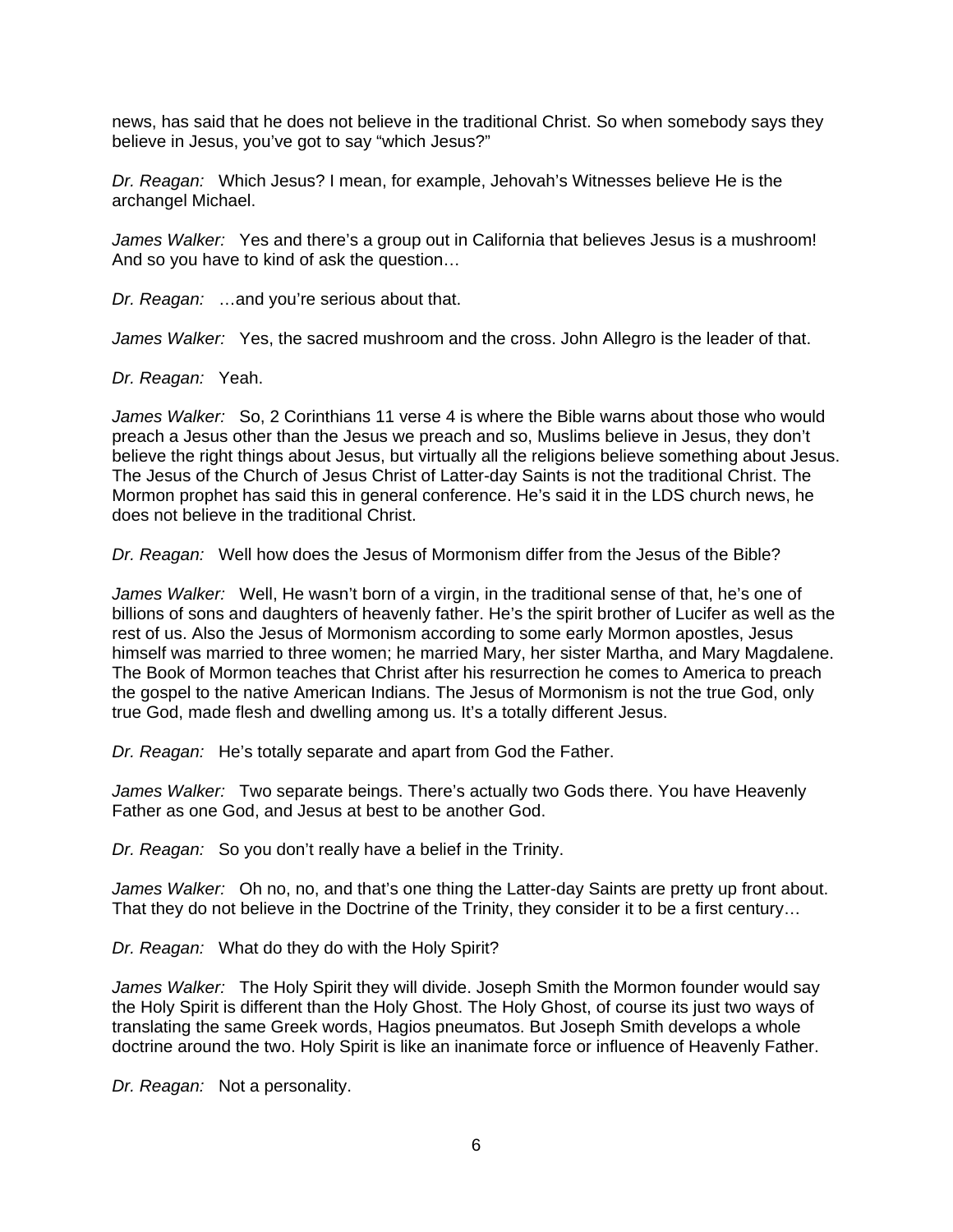*James Walker:* Not a person. But the Holy Ghost is a person without a body who's a member of the Godhead, and is in effect one of the three Gods that we believe in.

#### *Dr. Reagan:* Yeah.

*James Walker:* So again, the big separation is, Christianity is a monotheistic religion. Christians believe there's only one true God, every other God is a false god. As a Latter-day Saint, I was taught, and in our scriptures, in the Pearl of Great Price, Book of Abraham, it talks about the Gods created the earth. The Gods said let there be light.

*Dr. Reagan:* I remember in your previous program when we talked about cults that you said one of the characteristics of cultic groups is they often use Christian language but they mean different things by what they're saying.

*James Walker:* Right, and sometimes what really bothers me is sometimes Latter-day Saints who know the difference, they know both sets of language, will purposely use terms that they know will communicate with a Christian audience in a way that makes them sound evangelical, sound traditional, when the truth is really far from that.

#### **Part 4: Conversing with a Mormon**

*Dr. Reagan:* Welcome back to our discussion of Mormonism. My special guest is James Walker, president of Watchman Fellowship, a cult watching ministry. James was born and raised in the Mormon Church, and I have asked one of my staff members, Nathan Jones, to join us for this segment of the program. Nathan is our web minister. He had an interesting online chat recently with a Mormon. And Nathan, I want you to tell us all about.

*Nathan Jones:* Certainly, we get emails everyday from people with questions and a gentleman wrote in and asked us what document of the Mormons teaches that Satan was spirit brothers with Jesus. A Mike Huckabee question. And I went online to look for an answer, and went to mormon.org. There's tons of literature there. Well hey, there've got this spot where you can just talk to a guy.

*Dr. Reagan:* So this is an official website of the Mormon Church?

*Nathan Jones:* Yes, official. Mormon.org. Uh huh. And they have online missionaries you can talk to, so, well, I'll save time I'll just ask a guy. And he was very helpful, very friendly, and I asked him, what document of the Mormons teaches that Satan was spirit brothers with Jesus? He went off for a bit to do the research and he came back and I expected he'd have an answer from the Book of Mormon, or the Pearl of Great Price, he gave us Acts 17: 29.

#### *Dr. Reagan:* What?

*Nathan Jones:* "Therefore since we are God's offspring…" starts off like that…and I kind of pressed him on that, what exactly does that mean? He says, "God's no respecter of persons so in that sense we're all equal. So not only is Jesus…"

*Dr. Reagan:* We're equal to God?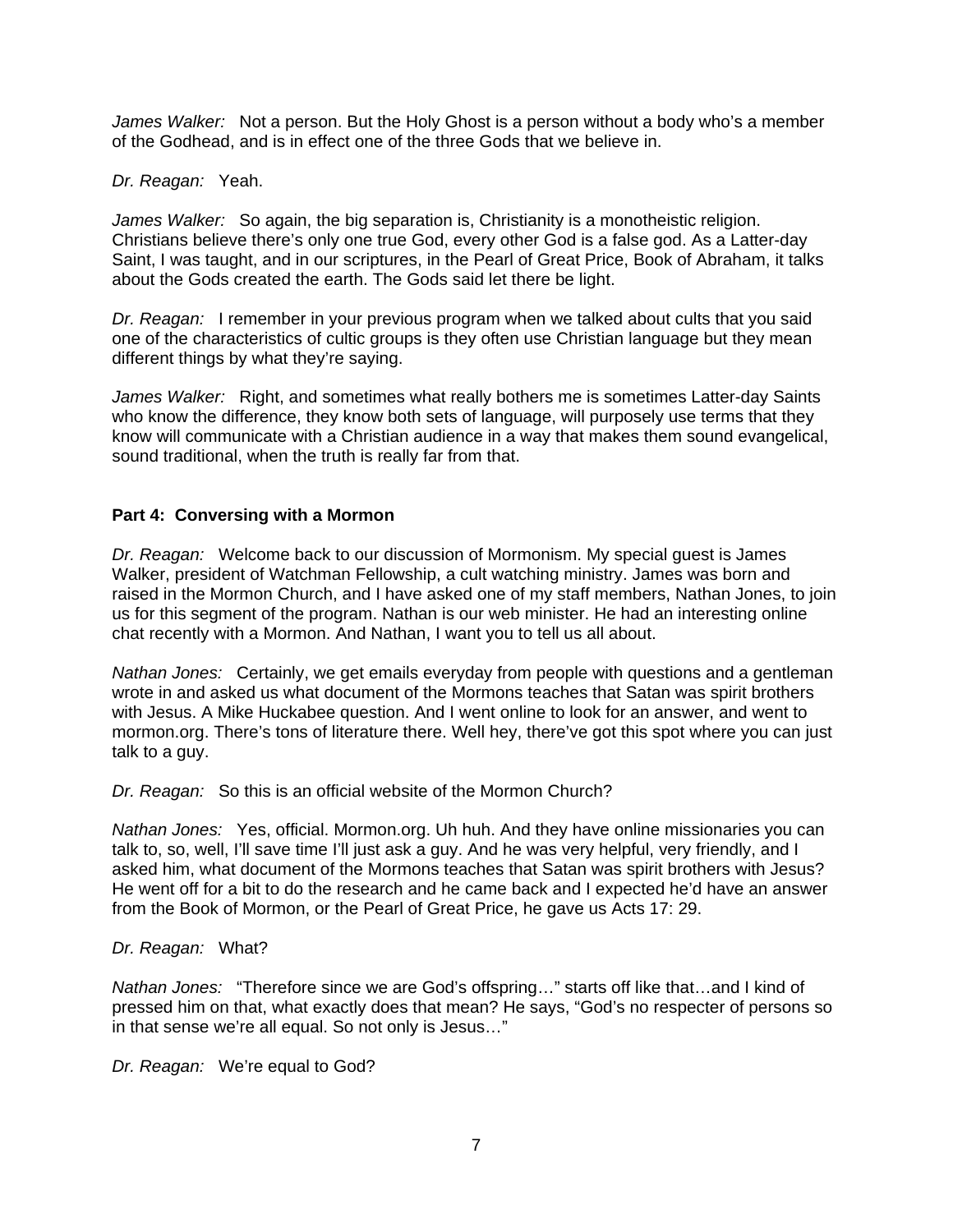*Nathan:* We're equal. Not only is Jesus and Satan brothers, but we're brothers with Jesus and Satan. So, that was interesting. I wanted him to elaborate that so he had another point about becoming God which we talked about earlier. He says God wants the same for all of us so he came up with a plan for us all to have every opportunity to be like him. Be like God? Can we be like God? He said, yes sir. We have all the potential to be like God. So I asked in what ways? He said well we can be like God in every way. Every way we can be like God. So I went on. What about salvation? What did Jesus provide that allows me to become like God? He says we could choose to either follow Satan in unhappiness, or follow God in happiness. So, you know, I had to… What does that mean? I asked. Does Jesus offer happiness which leads us to become like God? And Satan gives us unhappiness which keeps us from becoming like God. And he says, so if I embrace Jesus' happiness, I will become like God. And there are some other things. He said there are the Ten Commandments that we have to follow, as well as listening and following the modern day prophets. The Mormon modern day prophets.

*Dr. Reagan:* Oh. We're adding more and more and more as we go along here.

*Nathan Jones:* Well, you know, it took only five minutes to see how different the Mormon beliefs are from the Christian beliefs. You know, I made a comment about what I thought of Satan, and he responded that God told us not to judge anyone, lest we be judged in the same manner, so it helps me keep bitter thoughts out of my mind. See, he's always happier when he keeps bitter thoughts, so he tries to keep bitter thoughts... so what's gonna happen to Satan then, you know, what about Satan? He says, God is a merciful father and because of that, I don't know that I have anything definite to say about Satan, so what kind of judgment… so that's kind of the big question we left with. We wound down after that, but what does the Bible say…excuse me, what do the Mormons believe about Satan? And judgment?

*James Walker:* Well, let me say first of all, that missionary online on mormon.org was more forthright than what I've seen coming out even from Fox News, from the Mormon response to Fox's 21 Questions about Mormonism. And I think he's being pretty honest with you. You have to understand again that everything revolves around our heavenly parents. In Mormonism you have heavenly father and heavenly mother who have billions of sons and daughters. Jesus is one of them, I'm one of them, you're one of them. Lucifer.

## *Dr. Reagan:* Satan was.

*James Walker:* Exactly. And so, that's the Mike Huckabee question. You know, do the Mormons teach that Jesus and Lucifer are spirit brothers. The answer is yes, but. Yes, but we're all brothers and sisters with these same heavenly parents. And so, I appreciate that he's being honest with you on that and being a little bit more forthright than I've seen in other venues of late on the theology and doctrines of the Mormon church.

*Dr. Reagan:* But think of what this does to Jesus Christ. To His Divinity and all. When we start equating ourselves with Him.

*James Walker:* See, you have to take one step back. You need to realize Mormons teach that gods, angels, and humans, are all the same species, in various forms. Just like you have a caterpillar that becomes a butterfly, we are, and this is a normal Mormon statement, humans are God in embryo. We have the potential to become just like our heavenly parents. Well, that destroys the Divinity of Christ, the Deity of Christ. Because it just makes Jesus our elder brother, and it makes Him instead of the God of the universe, it makes Him a latter day god, one of billions of other gods and goddesses.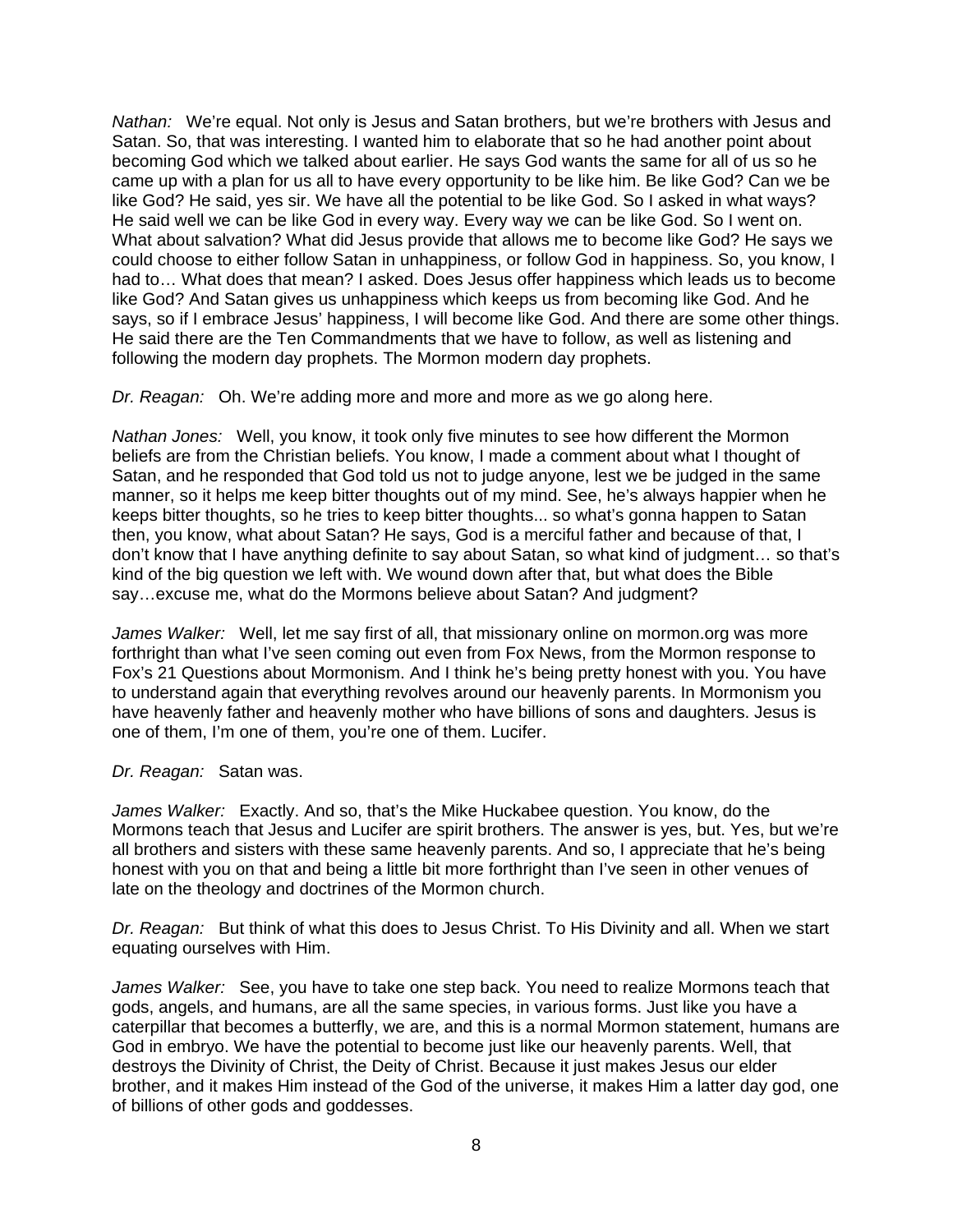*Dr. Reagan:* What is the significance of becoming a Temple Mormon?

*James Walker:* Well, full salvation, called Celestial Exaltation, becoming a god, requires that you go through the Temple ceremony.

*Dr. Reagan:* What percentage of Mormons do that?

*James Walker:* Very few, probably less than 20% of adult Mormons qualify, have reached the bar of being able to qualify to go inside a Temple.

*Dr. Reagan:* So does that end up with Mormons in different categories, eternally?

*James Walker:* Yes, in Mormonism there are actually 3 heavens. You have the bottom heaven, which is reserved for wicked people, people who don't believe in God, atheists. Even murders can go to what they call the Telestial Kingdom. The bottom heaven. The middle heaven is reserved for religious people who were not Mormons, not obedient to the full light, but they were a good Buddhist or a good Methodist, go to the middle heaven. The top heaven called the Celestial Kingdom is reserved for Latter-day Saints only, and the highest of that kingdom, the third Degree, is reserved only for married Mormons who both the husband and wife were both obedient to the gospel. That is the Celestial Kingdom. That is the bridge, that is the gateway, to becoming a god yourself.

*Dr. Reagan:* And the highest level would be for those who were Temple Mormons?

*James Walker:* Yes, it requires you… either that, or there's a loop hole, that if for some reason you weren't able to do the Temple ceremonies, they can be done again for the dead, and so living Mormons can go through not just the baptism but also all the Temple rituals for and on behalf of dead people.

*Dr. Reagan:* Well, when you get to that Temple level and you have that baptism at the Temple, are things revealed to you about Mormonism that you didn't know before?

*James Walker:* Some. You do learn things in the Temple, or I would say you learn more in preparing to go into the Temple. The Temple preparation manuals is where the church is the most clear about becoming a god yourself, about our heavenly parents, that God and his wife were once human before they advanced to become gods. A lot of that you don't get clearly at the regular Mormon Church service. You only get it as you're preparing for this important step, Temple preparation manuals.

*Dr. Reagan:* We had Dr. Ron Carlson on this program one time and he was talking about going to the dedication of a Mormon Temple in the Philippines, and he said that he was standing out handing out brochures and one of the Temple elders came out and told him to leave and he said to this guy, can you explain something to me? Why is it you don't have a cross on this Temple? He said the cross is offensive. The Bible says the cross is offensive to those who are lost.

*James Walker:* Yeah, you know, when I was a Mormon I was taught never to wear a cross, there's never a cross on any Mormon Temple, any Mormon church building, the saying I was told as a Latter-day Saint was if your brother was killed with a knife, would you want to wear a knife around your neck? Would you want to put a knife up on your church? And I've heard it said